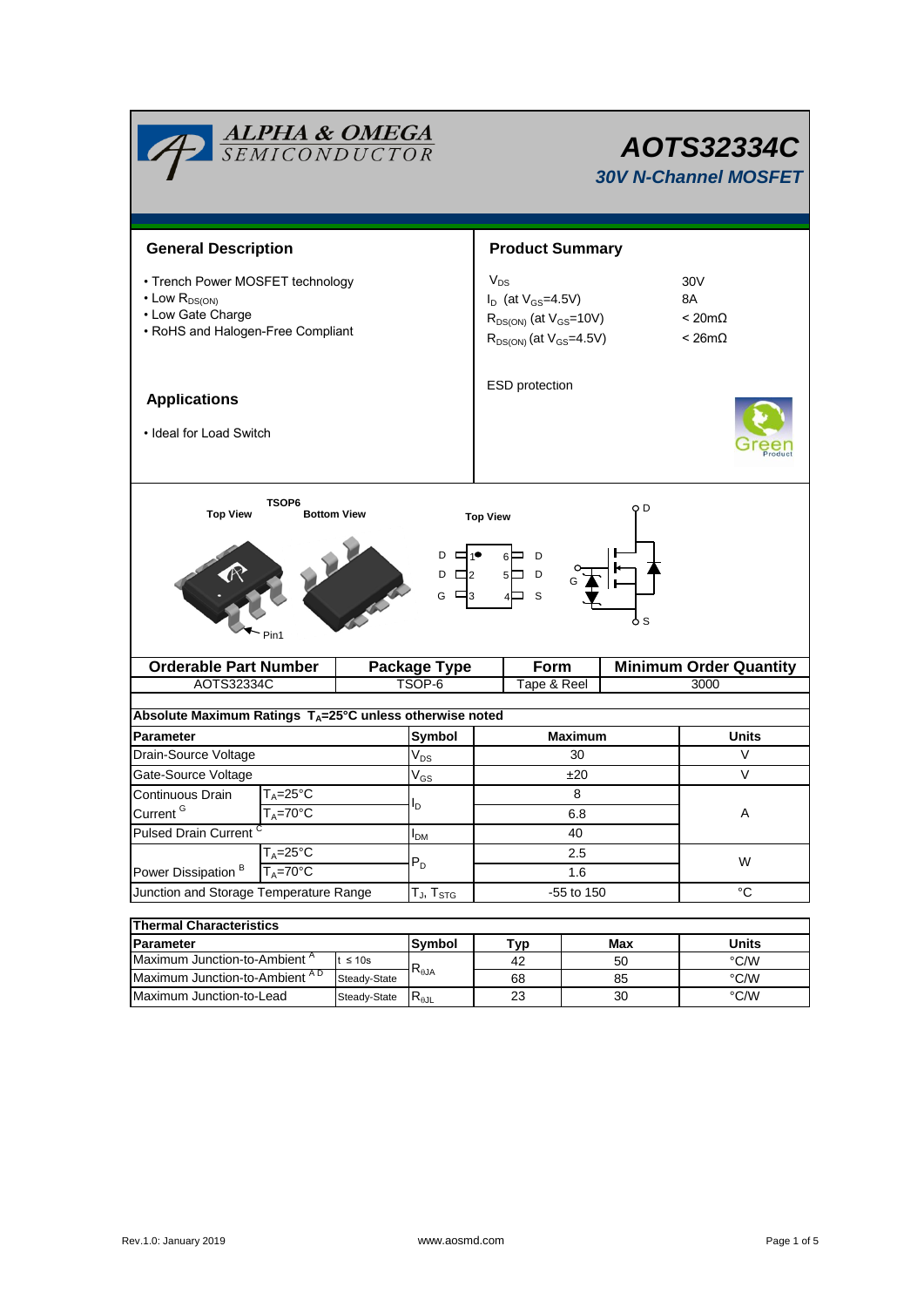

#### **Electrical Characteristics (TJ=25°C unless otherwise noted)**

| Symbol                     | Parameter                                                                         | <b>Conditions</b>                                              | Min | <b>Typ</b>     | Max | <b>Units</b> |  |  |  |  |  |  |
|----------------------------|-----------------------------------------------------------------------------------|----------------------------------------------------------------|-----|----------------|-----|--------------|--|--|--|--|--|--|
| <b>STATIC PARAMETERS</b>   |                                                                                   |                                                                |     |                |     |              |  |  |  |  |  |  |
| $BV_{DSS}$                 | Drain-Source Breakdown Voltage                                                    | ID=250µA, VGS=0V                                               | 30  |                |     | $\vee$       |  |  |  |  |  |  |
| $I_{DSS}$                  | Zero Gate Voltage Drain Current                                                   | $V_{DS}$ =30V, $V_{GS}$ =0V                                    |     |                | 1   | μA           |  |  |  |  |  |  |
|                            |                                                                                   | $T_J = 55^{\circ}C$                                            |     |                | 5   |              |  |  |  |  |  |  |
| $I_{GSS}$                  | Gate-Body leakage current                                                         | $V_{DS} = 0V$ , $V_{GS} = \pm 20V$                             |     |                | ±10 | μA           |  |  |  |  |  |  |
| $V_{GS(th)}$               | V <sub>DS</sub> =V <sub>GS.</sub> I <sub>D</sub> =250µA<br>Gate Threshold Voltage |                                                                | 1.3 | 1.8            | 2.3 | V            |  |  |  |  |  |  |
| $R_{DS(ON)}$               |                                                                                   | $V_{GS}$ =10V, $I_D$ =8A                                       |     | 16             | 20  | $m\Omega$    |  |  |  |  |  |  |
|                            | Static Drain-Source On-Resistance                                                 | $T_i = 125$ °C                                                 |     | 24             | 30  |              |  |  |  |  |  |  |
|                            |                                                                                   | $V_{GS}$ =4.5V, $I_{D}$ =7.5A                                  |     | 20             | 26  | $m\Omega$    |  |  |  |  |  |  |
| $g_{FS}$                   | <b>Forward Transconductance</b>                                                   | $V_{DS} = 5V$ , $I_D = 8A$                                     |     | 33             |     | S            |  |  |  |  |  |  |
| $V_{SD}$                   | Diode Forward Voltage                                                             | $Is=1A, VGS=0V$                                                |     | 0.7            | 1   | V            |  |  |  |  |  |  |
| $\mathsf{I}_\mathsf{S}$    | Maximum Body-Diode Continuous Current                                             |                                                                |     | 3              | A   |              |  |  |  |  |  |  |
|                            | <b>DYNAMIC PARAMETERS</b>                                                         |                                                                |     |                |     |              |  |  |  |  |  |  |
| $\mathbf{C}_{\text{iss}}$  | Input Capacitance                                                                 |                                                                |     | 600            |     | рF           |  |  |  |  |  |  |
| $C_{\rm oss}$              | <b>Output Capacitance</b>                                                         | $V_{GS}$ =0V, $V_{DS}$ =15V, f=1MHz                            |     | 70             |     | pF           |  |  |  |  |  |  |
| $\mathbf{C}_{\text{rss}}$  | Reverse Transfer Capacitance                                                      |                                                                |     | 60             |     | pF           |  |  |  |  |  |  |
| $R_{g}$                    | Gate resistance                                                                   | $f = 1$ MHz                                                    | 1.2 | 2.4            | 3.6 | Ω            |  |  |  |  |  |  |
|                            | <b>SWITCHING PARAMETERS</b>                                                       |                                                                |     |                |     |              |  |  |  |  |  |  |
| $Q_g(10V)$                 | <b>Total Gate Charge</b>                                                          |                                                                |     | 12             | 20  | nC           |  |  |  |  |  |  |
| $Q_g(4.5V)$                | <b>Total Gate Charge</b>                                                          | $V_{GS}$ =10V, $V_{DS}$ =15V, $I_{D}$ =8A                      |     | 6              | 12  | nC           |  |  |  |  |  |  |
| $\mathsf{Q}_{\text{gs}}$   | Gate Source Charge                                                                |                                                                |     | 2.2            |     | nC           |  |  |  |  |  |  |
| $\mathsf{Q}_{\mathsf{gd}}$ | Gate Drain Charge                                                                 |                                                                |     | 2.5            |     | пC           |  |  |  |  |  |  |
| $t_{D(on)}$                | Turn-On DelayTime                                                                 |                                                                |     | 4.5            |     | ns           |  |  |  |  |  |  |
| $t_r$                      | Turn-On Rise Time                                                                 | $V_{GS}$ =10V, $V_{DS}$ =15V, R <sub>1</sub> =1.875 $\Omega$ , |     | $\overline{4}$ |     | ns           |  |  |  |  |  |  |
| $t_{D(off)}$               | Turn-Off DelayTime                                                                | $R_{\text{GEN}} = 3\Omega$                                     |     | 20             |     | ns           |  |  |  |  |  |  |
| $\mathsf{t}_{\mathsf{f}}$  | <b>Turn-Off Fall Time</b>                                                         |                                                                |     | $\overline{4}$ |     | ns           |  |  |  |  |  |  |
| $\mathfrak{t}_{\text{rr}}$ | Body Diode Reverse Recovery Time                                                  | $I_F = 8A$ , di/dt=500A/ $\mu$ s                               |     | 5              |     | ns           |  |  |  |  |  |  |
| $Q_{rr}$                   | Body Diode Reverse Recovery Charge                                                | $I_F = 8A$ , di/dt=500A/ $\mu$ s                               |     | 6              |     | nC           |  |  |  |  |  |  |

A. The value of  $R_{\theta JA}$  is measured with the device mounted on 1in<sup>2</sup> FR-4 board with 2oz. Copper, in a still air environment with T<sub>A</sub> =25° C. The value in any given application depends on the user's specific board design.

B. The power dissipation  ${\sf P}_{\sf D}$  is based on  ${\sf T}_{\sf J(MAX)}$ =150 $^\circ\,$  C, using  $\leqslant$  10s junction-to-ambient thermal resistance.

C. Repetitive rating, pulse width limited by junction temperature T $_{\rm J(MAX)}$ =150°C. Ratings are based on low frequency and duty cycles to keep

initialT $j=25^\circ$  C.

D. The R<sub>eJA</sub> is the sum of the thermal impedance from junction to lead R<sub>eJL</sub> and lead to ambient.<br>E. The static characteristics in Figures 1 to 6 are obtained using <300µs pulses, duty cycle 0.5% max.<br>F. These curves are

APPLICATIONS OR USE AS CRITICAL COMPONENTS IN LIFE SUPPORT DEVICES OR SYSTEMS ARE NOT AUTHORIZED. AOS DOES NOT ASSUME ANY LIABILITY ARISING OUT OF SUCH APPLICATIONS OR USES OF ITS PRODUCTS. AOS RESERVES THE RIGHT TO IMPROVE PRODUCT DESIGN,FUNCTIONS AND RELIABILITY WITHOUT NOTICE.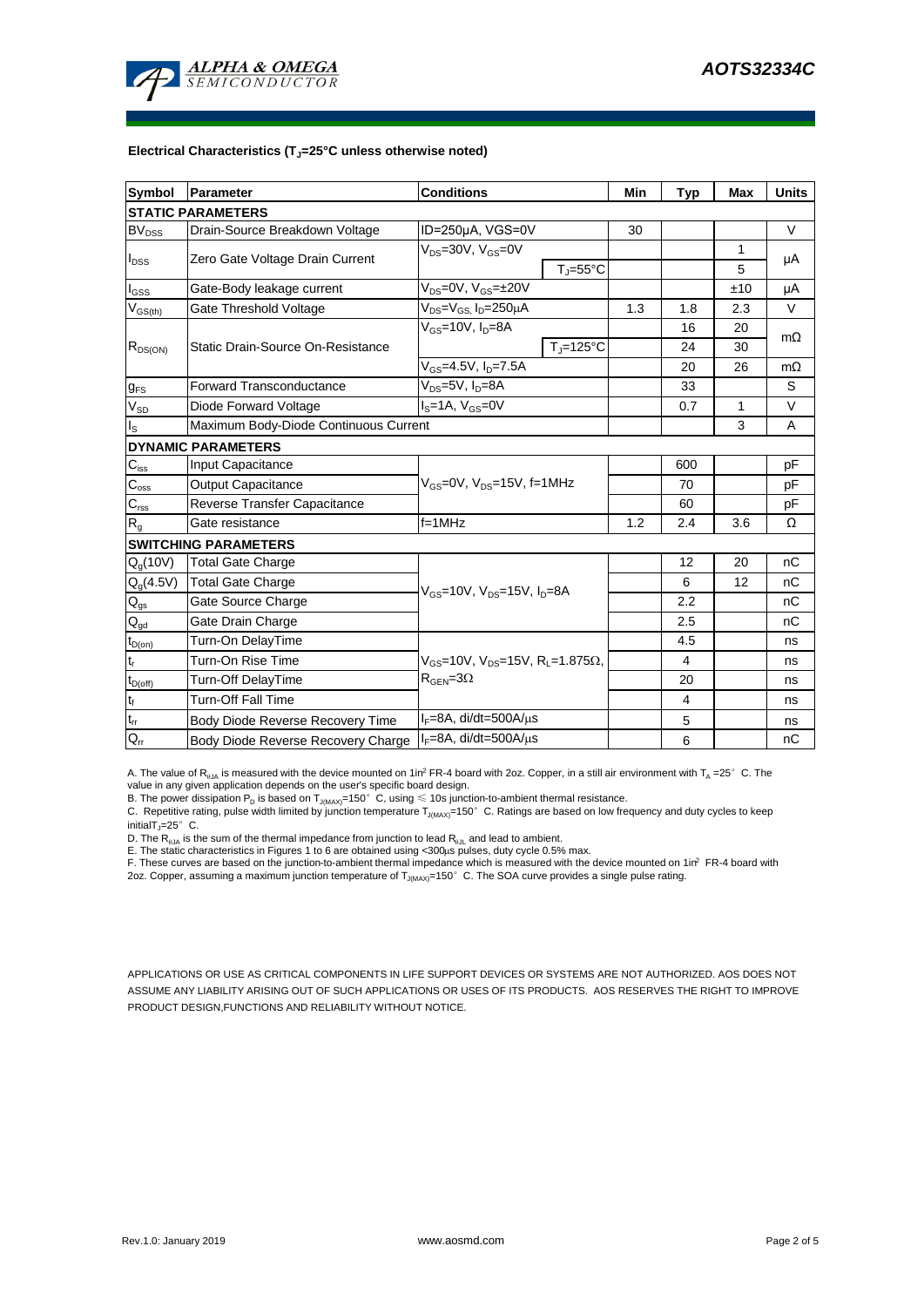

### **TYPICAL ELECTRICAL AND THERMAL CHARACTERISTICS**

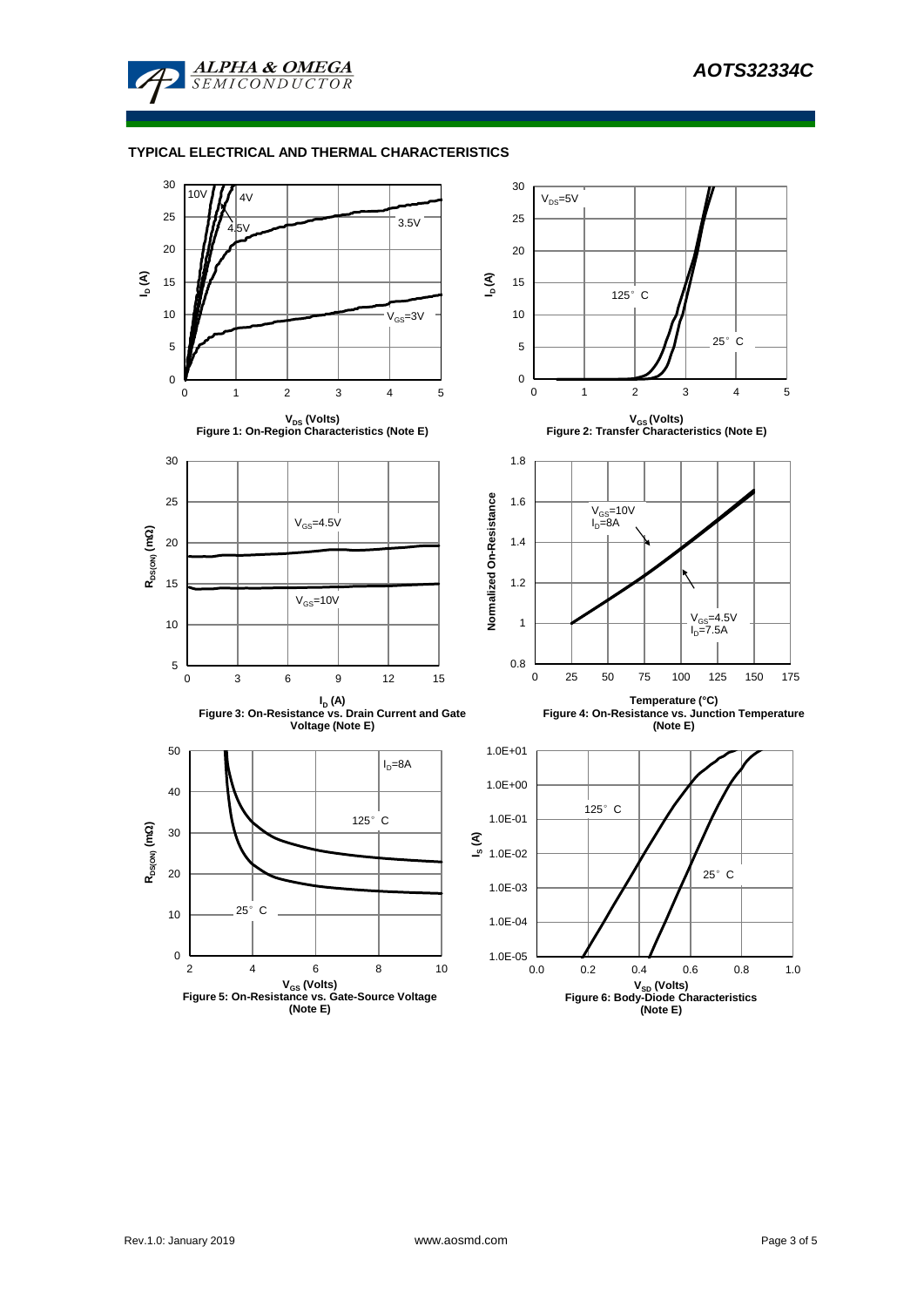

#### **TYPICAL ELECTRICAL AND THERMAL CHARACTERISTICS**